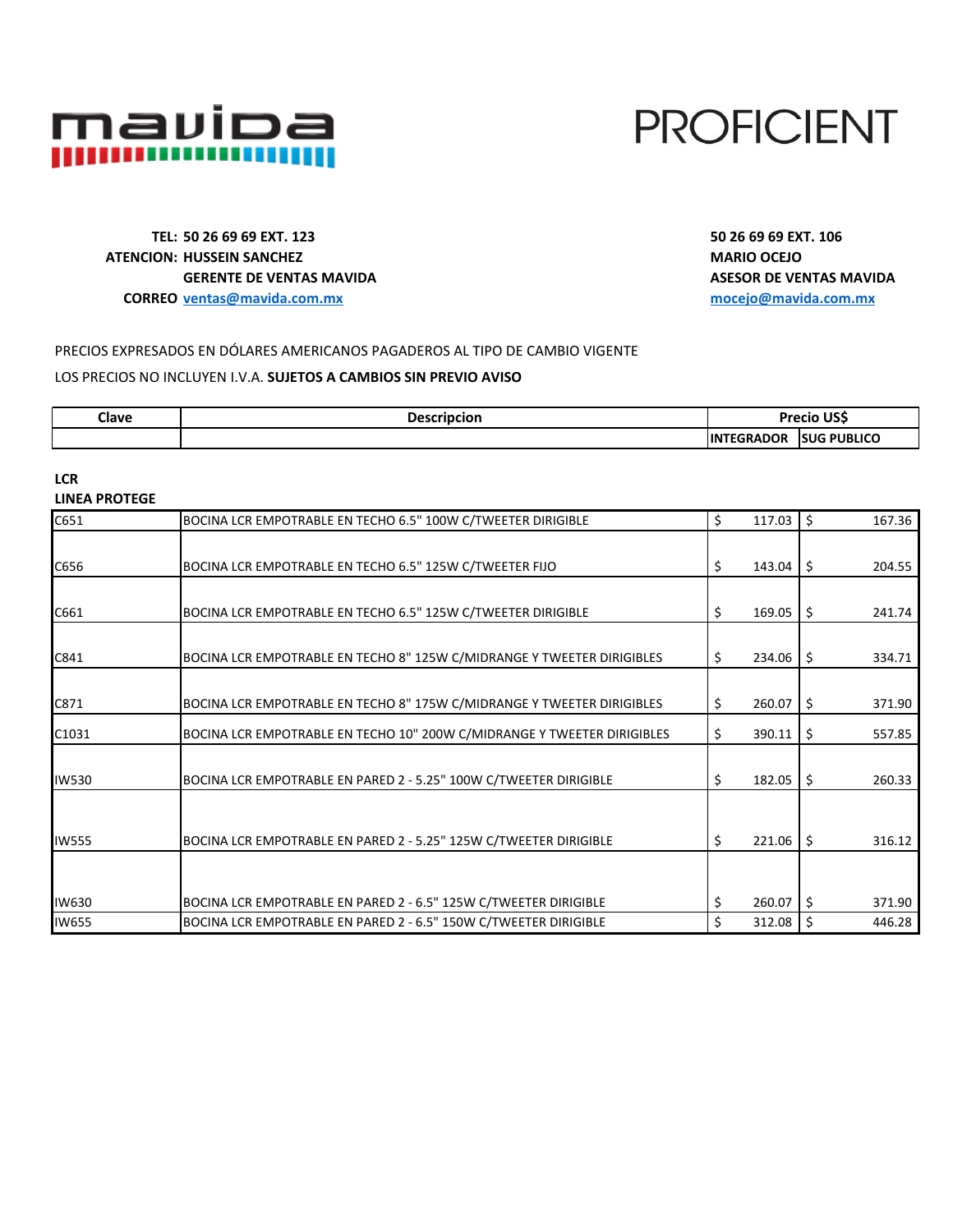# **LINEA CLASICA**

| BOCINA LCR TIPO GABINETE 2 - 6.5" 125W                            | 409.61 | 585.74 |
|-------------------------------------------------------------------|--------|--------|
| BOCINA LCR DE SOBREPONER EN PARED 2 - 4" 100W ACABADO NEGRO PIANO | 279.58 | 399.79 |
| BOCINA LCR EMPOTRABLE EN TECHO 6.5" 100W C/TWEETER DIRIGIBLE      | 84.52  | 120.87 |
| BOCINA LCR EMPOTRABLE EN TECHO 8" 175W C/TWEETER DIRIGIBLE        | 208.06 | 297.52 |
| BOCINA LCR EMPOTRABLE EN TECHO 10" 200W C/TWEETER DIRIGIBLE       | 260.05 | 371.88 |
| BOCINA LCR EMPOTRABLE EN PARED 2 - 5.25" 100W C/TWEETER DIRIGIBLE | 130.04 | 185.95 |
| BOCINA LCR EMPOTRABLE EN PARED 2 - 5.25" 125W C/TWEETER DIRIGIBLE | 169.05 | 241.74 |
| BOCINA LCR EMPOTRABLE EN PARED 2 - 6.5" 125W C/TWEETER DIRIGIBLE  |        | 297.52 |
| BOCINA LCR EMPOTRABLE EN PARED 2 - 6.5" 150W C/TWEETER DIRIGIBLE  | 260.07 | 371.90 |
|                                                                   |        | 208.06 |

 $\overline{\mathbf{I}}$ 

# **EMPOTRABLES EN TECHO**

# **LINEA PROTEGE**

| C606 | PAR DE BOCINAS EMPOTRABLES EN TECHO 6.5" 75W C/TWEETER FIJO       | 110.53 | 158.06 |
|------|-------------------------------------------------------------------|--------|--------|
| C501 | PAR DE BOCINAS EMPOTRABLES EN TECHO 5.25" 75W C/TWEETER DIRIGIBLE | 117.03 | 167.36 |
| C612 | PAR DE BOCINAS EMPOTRABLES EN TECHO 6.5" 85W C/TWEETER DIRIGIBLE  | 136.54 | 195.25 |
| C621 | PAR DE BOCINAS EMPOTRABLES EN TECHO 6.5" 100W C/TWEETER DIRIGIBLE | 162.54 | 232.44 |
| C626 | PAR DE BOCINAS EMPOTRABLES EN TECHO 6.5" 100W C/TWEETER DIRIGIBLE | 188.55 | 269.63 |
| C791 | PAR DE BOCINAS EMPOTRABLES EN TECHO 6.5" 150W C/TWEETER DIRIGIBLE | 214.56 | 306.82 |
| C641 | PAR DE BOCINAS EMPOTRABLES EN TECHO 6.5" 125W C/TWEETER DIRIGIBLE | 240.57 | 344.01 |
| C646 | PAR DE BOCINAS EMPOTRABLES EN TECHO 6.5" 150W C/TWEETER DIRIGIBLE | 292.58 | 418.39 |
| C801 | PAR DE BOCINAS EMPOTRABLES EN TECHO 8" 150W C/TWEETER DIRIGIBLE   | 312.08 | 446.28 |
| C851 | PAR DE BOCINAS EMPOTRABLES EN TECHO 8" 175W C/TWEETER DIRIGIBLE   | 370.60 | 529.96 |

# **LINEA CLASICA**

| C605 | PAR DE BOCINAS EMPOTRABLES EN TECHO 6.5" 75W C/TWEETER FIJO           | 65.00  | 92.95  |
|------|-----------------------------------------------------------------------|--------|--------|
| C790 | PAR DE BOCINAS EMPOTRABLES EN TECHO 8" 125W C/TWEETER DIRIGIBLE       | 162.54 | 232.44 |
| C640 | PAR DE BOCINAS EMPOTRABLES EN TECHO 6.5" 125W C/TWEETER DIRIGIBLE     | 188.55 | 269.63 |
| C800 | PAR DE BOCINAS EMPOTRABLES EN TECHO 8" 150W C/TWEETER DIRIGIBLE       | 169.03 | 241.71 |
| C645 | PAR DE BOCINAS EMPOTRABLES EN TECHO 6.5" 150W C/TWEETER DIRIGIBLE     | 156.03 | 223.12 |
| C850 | <b>PAR DE BOCNAS EMPOTRABLES EN TECHO 8" 175W C/TWEETER DIRIGIBLE</b> | 195.04 | 278.90 |

#### **TT**

# **LINEA PROTEGE**

| C625TT | <b>TWEETERS FIJOS</b><br>BOCINA ESTEREO 6.5<br>75W<br>ີ                           | 97<br>JI.JJ | 139.46 |
|--------|-----------------------------------------------------------------------------------|-------------|--------|
| C825TT | ייא,<br>. ESTEREO<br>150W<br><b>DIRIGIBLES</b><br>'TWEETERS<br><b>BOCINA</b><br>ີ | 169.05      | 241.74 |

# **LINEA CLASICA**

| C600TT        | BOCINA ESTEREO 6.5"<br>' 75W<br><b>C/TWEETERS FIJOS</b>  | 65.00  | 92.95  |
|---------------|----------------------------------------------------------|--------|--------|
| <b>C800TT</b> | <b>BOCINA ESTEREO 8"</b><br>' 150W C/TWEETERS DIRIGIBLES | 130.04 | 185.95 |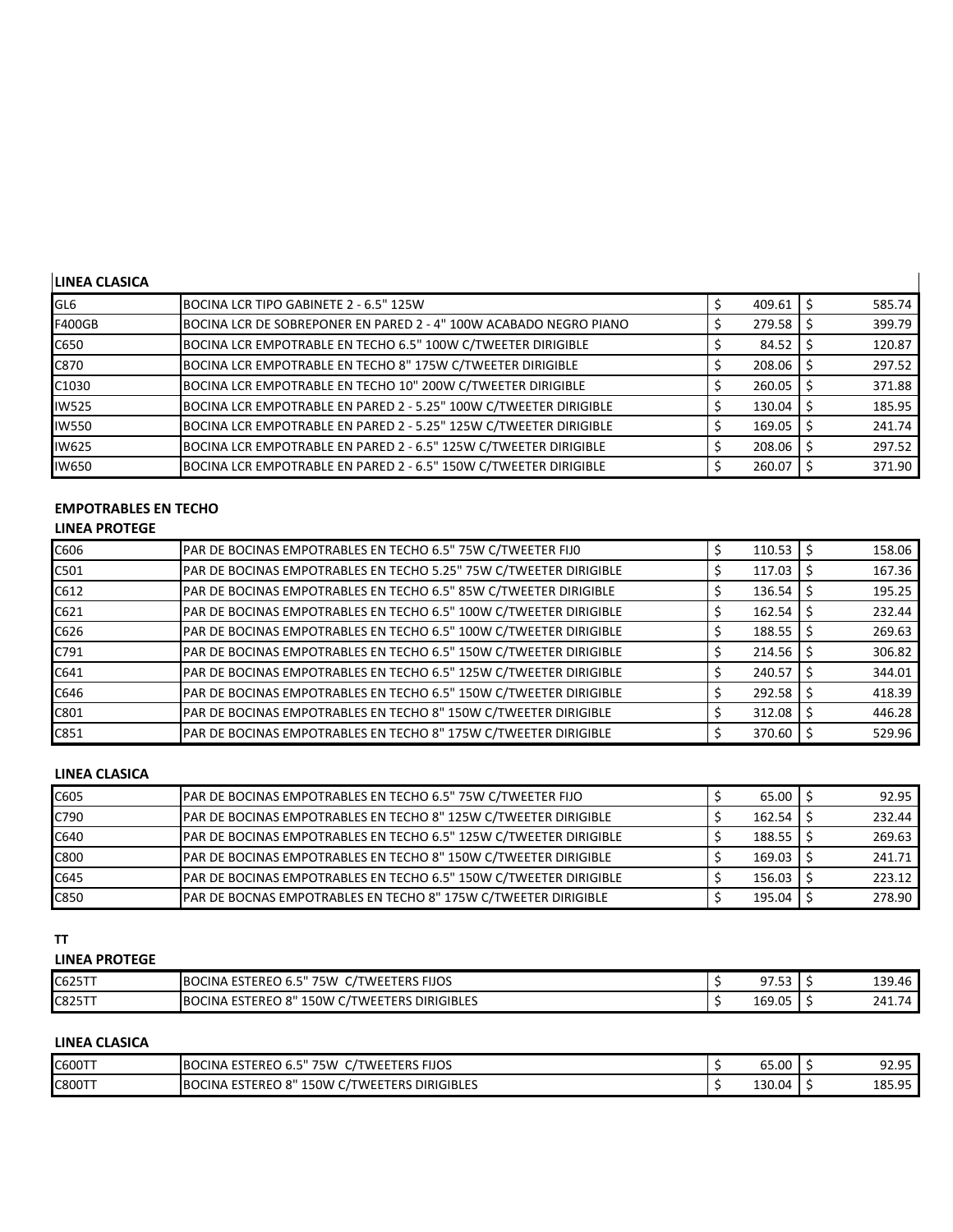## **EMPOTRABLES EN PARED**

# **LINEA PROTEGE**

| -------------- |                                                                   |        |        |
|----------------|-------------------------------------------------------------------|--------|--------|
| W667           | PAR DE BOCINAS EMPOTRABLES EN PARED 6.5" 75W C/TWEETER FIJO       | 117.03 | 167.36 |
| W672           | PAR DE BOCINAS EMPOTRABLES EN PARED 6.5" 100W C/TWEETER DIRIGIBLE | 195.05 | 278.93 |
| W682           | PAR DE BOCINAS EMPOTRABLES EN PARED 6.5" 125W C/TWEETER DIRIGIBLE | 253.57 | 362.60 |
| W802           | PAR DE BOCINAS EMPOTRABLES EN PARED 8" 125W C/TWEETER DIRIGIBLE   | 299.08 | 427.69 |
| W692           | PAR DE BOCINAS EMPOTRABLES EN PARED 6.5" 150W C/TWEETER DIRIGIBLE | 312.08 | 446.28 |
| W852           | PAR DE BOCINAS EMPOTRABLES EN PARED 8" 175W C/TWEETER DIRIGIBLE   | 357.60 | 511.36 |

 $\mathbf{I}$ 

#### **LINEA CLASICA**

| W665 | PAR DE BOCINAS EMPOTRABLES EN PARED 6.5" 75W C/TWEETER FIJO              | 65.00  | 92.95  |
|------|--------------------------------------------------------------------------|--------|--------|
| W670 | PAR DE BOCINAS EMPOTRABLES EN PARED 6.5" 100W C/TWEETER DIRIGIBLE        | 104.01 | 148.74 |
| W680 | <b>PAR DE BOCINAS EMPOTRABLES EN PARED 6.5" 125W C/TWEETER DIRIGIBLE</b> | 188.55 | 269.63 |
| W800 | PAR DE BOCINAS EMPOTRABLES EN PARED 8" 150W C/TWEETER DIRIGIBLE          | 169.03 | 241.71 |
| W690 | PAR DE BOCINAS EMPOTRABLES EN PARED 6.5" 150W C/TWEETER DIRIGIBLE        | 156.03 | 223.12 |
| W850 | PAR DE BOCINAS EMPOTRABLES EN PARED 8" 175W C/TWEETER DIRIGIBLE          | 195.04 | 278.90 |

#### **CANALES CENTRALES TIPO GABINETE**

| <b>CC400</b> | BOCINA CENTRAL TIPO GABINETE 2 - 4" 85W             | 123.53 | 176.65 |
|--------------|-----------------------------------------------------|--------|--------|
| CC540        | BOCINA CENTRAL TIPO GABINETE 2 - 5.25" 100W         | 169.05 | 241.74 |
| <b>CC550</b> | <b>IBOCINA CENTRAL TIPO GABINETE 2 - 5.25" 125W</b> | 221.06 | 316.12 |

## **BOCINAS EXTERIOR**

## **INTERIOR/EXTERIOR ESTEREO**

| <b>AW500TT WHITE</b> | <b>IBOCINA GABINETE INTERIOR/EXTERIOR 5.25" 100W COLOR BLANCO</b> | 156.04 | 223.14 |
|----------------------|-------------------------------------------------------------------|--------|--------|
| AW500TT BLACK        | BOCINA GABINETE INTERIOR/EXTERIOR 5.25" 100W COLOR NEGRO          | 156.04 | 223.14 |
| <b>AW600TT WHITE</b> | <b>IBOCINA GABINETE INTERIOR/EXTERIOR 6.5" 125W COLOR BLANCO</b>  | 208.06 | 297.52 |
| AW600TT BLACK        | <b>IBOCINA GABINETE INTERIOR/EXTERIOR 6.5" 125W COLOR NEGRO</b>   | 208.06 | 297.52 |

# **INTERIOR/EXTERIOR PARES**

| AW400 - WHITE | PAR DE BOCINAS INTERIOR/EXTERIOR 4" 100W 2 VIAS COLOR BLANCO    | 162.54 | 232.44 |
|---------------|-----------------------------------------------------------------|--------|--------|
| AW400 - BLACK | PAR DE BOCINAS INTERIOR/EXTERIOR 4" 100W 2 VIAS COLOR NEGRO     | 162.54 | 232.44 |
| AW525 - WHITE | PAR DE BOCINAS INTERIOR/EXTERIOR 5.25" 125W 2 VIAS COLOR BLANCO | 214.56 | 306.82 |
| AW525 - BLACK | PAR DE BOCINAS INTERIOR/EXTERIOR 5.25" 125W 2 VIAS COLOR NEGRO  | 214.56 | 306.82 |
| AW650-WHITE   | PAR DE BOCINAS INTERIOR/EXTERIOR 6.25" 150W 2 VIAS COLOR BLANCO | 279.58 | 399.79 |
| AW650 - BLACK | PAR DE BOCINAS INTERIOR/EXTERIOR 6.25" 150W 2 VIAS COLOR NEGRO  | 279.58 | 399.79 |
| AW830 - WHITE | PAR DE BOCINAS INTERIOR/EXTERIOR 6.25" 150W 3 VIAS COLOR BLANCO | 370.60 | 529.96 |
| AW830 - BLACK | PAR DE BOCINAS INTERIOR/EXTERIOR 6.25" 150W 3 VIAS COLOR NEGRO  | 370.60 | 529.96 |

# **BOCINAS TIPO ROCA**

| R800TTg      | BOCINA TIPO ROCA ESTEREO 8" 90W COLOR GRANITO           | 195.05 | 278.93 |
|--------------|---------------------------------------------------------|--------|--------|
| R800TTs      | BOCINA TIPO ROCA ESTEREO 8" 90W COLOR ARENA             | 195.05 | 278.93 |
| <b>R650G</b> | <b>IPAR DE BOCINAS TIPO ROCA 6.5" 60W COLOR GRANITO</b> | 208.06 | 297.52 |
| <b>R650S</b> | <b>IPAR DE BOCINAS TIPO ROCA 6.5" 60W COLOR ARENA</b>   | 208.06 | 297.52 |
| <b>R800G</b> | <b>IPAR DE BOCINAS TIPO ROCA 8" 90W COLOR GRANITO</b>   | 273.07 | 390.50 |
| <b>R800S</b> | <b>PAR DE BOCINAS TIPO ROCA 8" 90W COLOR ARENA</b>      | 273.07 | 390.50 |

#### **SUBWOOFERS SERIE ACTIVA PROTEGE**

| <b>IFS12</b><br><b>BLACK</b> | 1 7 II<br>'300W COLOR NEGRO<br>TIVO<br><b>OOFER</b><br>SUBWC<br>ER AC | 390.1 | <br>$- - - - -$<br>557.OJ |
|------------------------------|-----------------------------------------------------------------------|-------|---------------------------|
|                              |                                                                       |       | .                         |